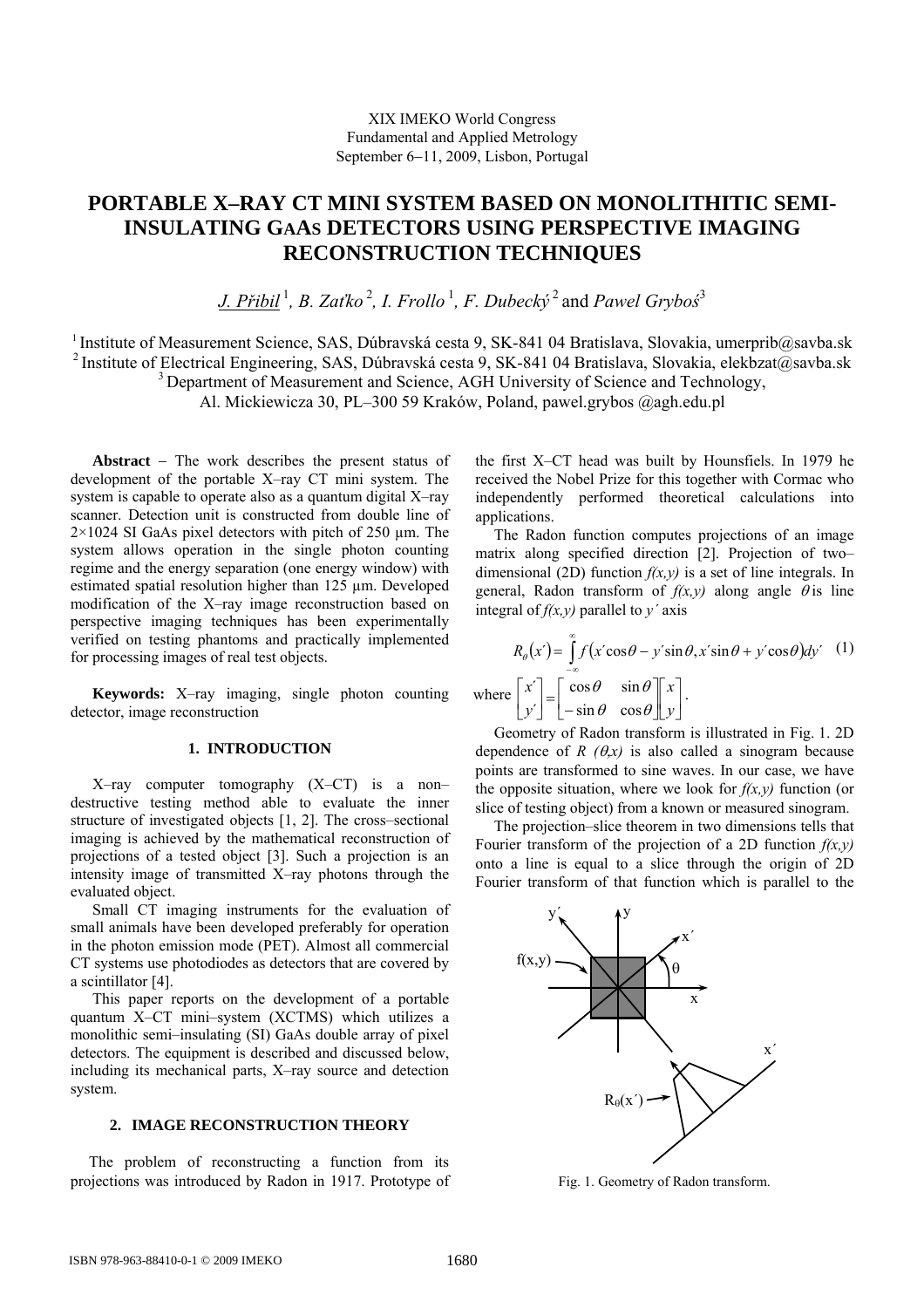projection line. This can be described by the following operator formula

$$
F_1 P_1 = S_1 F_2, \t\t(2)
$$

where  $F_1$  and  $F_2$  are the 1D and 2D Fourier transform operators,  $P<sub>I</sub>$  is the projection, which projects a 2D function onto a line and  $S_l$  is a slice operator, which extracts a 1D central slice from a function. This means that if we had an infinite number of 1D projections of an object taken at an infinite number of angles we could perfectly reconstruct the original object. It is possible to find an explicit formula for the inverse Radon transform. However, the inverse Radon transform shows instabilities for noisy data. For this reason a stabilized and discrete version known as the filtered back projection algorithm is used. Filtered back projection can be expressed by the equation

$$
f(x, y) = \int_{0}^{\pi} q(x \cos \theta + y \sin \theta, \theta) \, d\theta,\tag{3}
$$

where *q* is a 2D function of filtered projections. Ram–Lak and Shepp-Logan filters are commonly used in X–CT algorithms. Nevertheless filtered back projection needs many projections (several hundred or more) to obtain a correct image because of many effects coming into X–ray sinogram such as fluorescence, X–ray scattering, beam hardening, phase effects, etc. Perspective approach uses an iterative scheme of tomographic reconstruction. Its advantage is that we can get a good image even from noisy data and low number of projections [3].

### **3. DESCRIPTION OF THE CONSTRUCTED PORTABLE XCTMS DEVICE**

Construction of the XCTMS device is based on the approach where an evaluated object is located between the X–ray source and the detection unit. One of the stepper motors ensures a full rotation of the X–ray source & detection unit coupled system around the object (see Fig. 2). The other stepper allows for its linear positioning along the *z* direction. As a fan–beam configuration (diverging beam) is used, the micro–adjustable slit ensures that the width of the X–ray beam is little wider than the detector double array width and irradiates only the active area of the pixel detectors.



Fig. 2. 3-D visualization of the portable XCTMS device.

The X–ray source (Source–Ray Inc.: Model SB–80–500) with a tungsten anode operates in an accelerating voltage range of 35–80 kV at a maximum current of 500 µA with a maximum focal spot size smaller than 46  $\mu$ m at a maximum power of 40 W [6]. X–rays generated by the source pass through two filters, selectable from  $2\times8$  positions in two rotatable carousels, followed by a micro–adjustable slit, which restricts the width of the cone (into which X–ray photons are emitted) into a narrow, almost one–dimensional beam.

The detection unit consists of 16 input mini–modules, each with 2×64 monolithic SI GaAs pixel detectors with a pitch of 250 µm arranged along two lines on the chip and assembled into an arc. The detection double array incorporates 2×1024 pixels over a total length of 261.5 mm. A small gap, corresponding to 1.5 pixels, is maintained between each two neighbouring modules to prevent the outer pixels from damage. Fig. 4a shows the construction of the input mini–module. It consists of the chip with the pixel detectors based on SI GaAs with a thickness of  $250 \mu m$  (Fig. 4b).

The total length of the double array on the chip is 16.25 mm. The operational bias of the SI GaAs detectors is ranged between 150 and 300 V. The pixel detectors are dc– coupled to the inputs of two ASICs–type DX64 readout chips [7], by wire bonding via pitch adapters, which adjust the pitch of the pixel detectors to the input pads of the ASICs. The readout chips have two discrimination levels and 20–bit counters for each channel; hence one energy window is available within one evaluation scan. The devices are glued and wire–bonded onto an input PCB (printed circuit board) with dimensions of about 16 mm  $\times$  120 mm. The PCBs are fixed onto Peltier coolers which stabilize the working temperature of the detectors and the input electronic circuitry at about 15° C using a thick Cu holder.

The measurement of the performance of the SI GaAs detectors using ASIC DX64 readout chips was performed. For the measurement eight detectors with four different diameters of the Schottky contact were used [8]. The measured reverse I–V characteristics of all detectors at RT are depicted in Fig. 3. The breakdown voltage increases with the decreasing of the detector area while the reverse saturation current is reduced from 30 nA (0.75 mm contact) down to 5 nA (0.20 mm contact) at operating reverse bias voltage of 220 V.



Fig. 3. Current–voltage characteristics of fabricated detectors.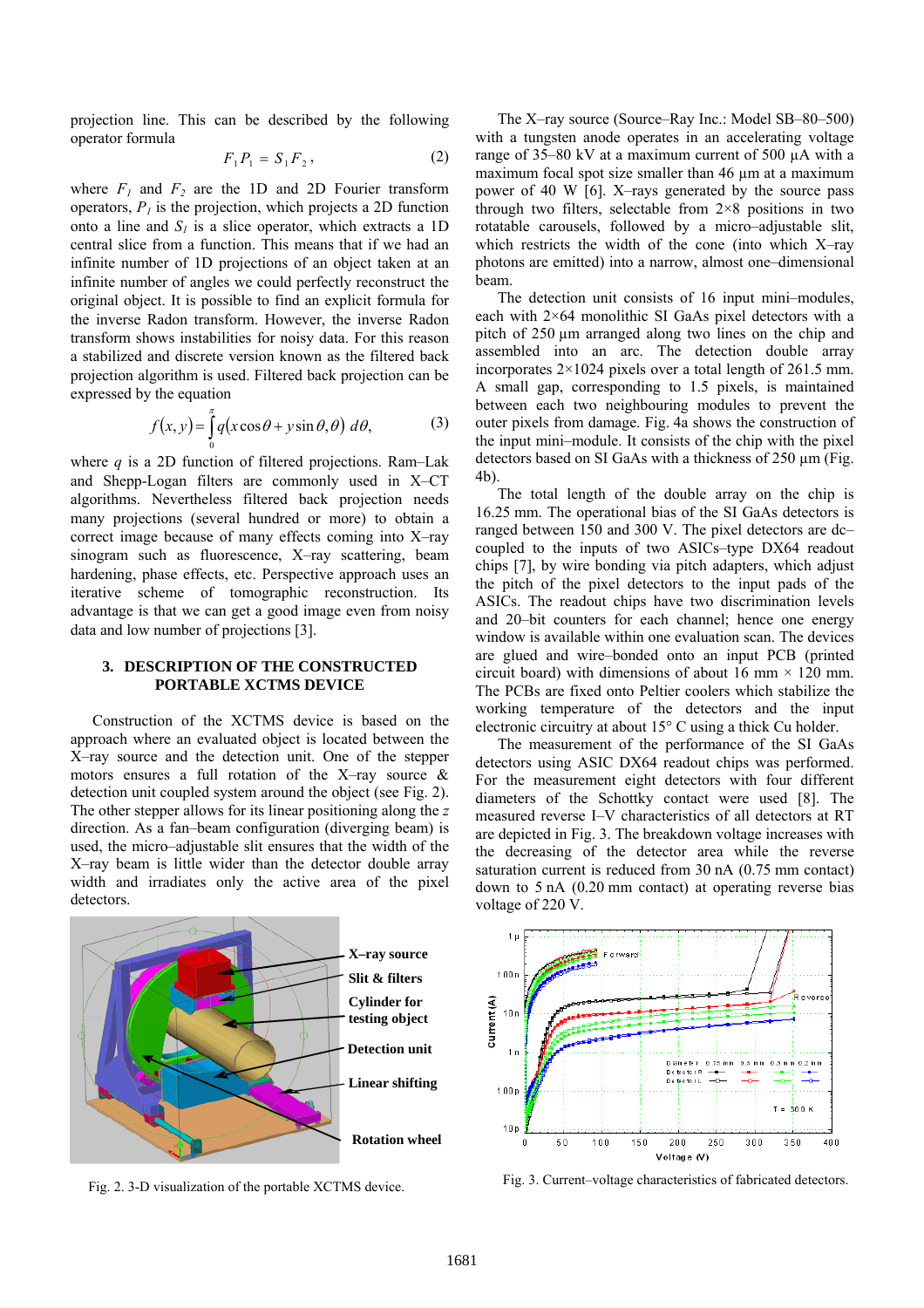

## **4. EXPERIMENTS WITH IMAGE RECONSTRUCTION**

To provide good X–ray images some imperfections must be eliminated. The imperfections follow from physical properties of used devices and the applied scanning technique. The basic scanning and image reconstruction process used in our experiments can be divided to four steps:

- 1. Finding the optimal settings of X–ray source and scanner operating parameters.
- 2. Performing the scans of a tested sample with a set number of projections (given by selected rotation step angle and chosen  $x - axis$  slide position).
- 3. Collecting data of performed scans including the preprocessing operations.
- 4. Image reconstruction from obtained object projections.

Prior to the experiment, the first scan without the tested object must be performed. This scan contains information about actual background (in virtue of sensitivity of the X– ray detector) and these data are applied for building of the correction matrix. The correction matrix is subsequently applied to all succeeding scans with the tested object.

To observe a possible inaccuracy of the sample position, the testing phantom can be used. In our case, the placement of inserted metal pins in the testing phantom (one in the middle, second by the border of the plastic tube with the maximum diameter) was chosen. These features can be covered by indirect method, for example by the sinogram of the tested object calculated as (1). When the sample position and rotation is correct, the sinogram obtains a direct line located at the medium (derived by inserted middle pin) and pure sinus curve (derived by the border pin). From the sinogram in Fig. 5 it is evident, that this condition is not fulfilled. Therefore, some correction curve for linearization and rotation of the data matrix must be applied.

The used type of SI GaAs detector generates the frequency noise, which also depends on the temperature.

The high frequency component of this noise brings a "background" texture of the reconstructed object. For that reason, the low–pas (LP) filtration on the slices of a projection data matrix can be performed. On the other hand, the filtration produces the blur edge effect. Therefore, the parameters of the designed low–pas filter must be set as a compromise between the two mentioned antagonistic requirements (see Fig. 6).



Fig. 5. Sinogram of testing phantom of 200 projections per 1.8 deg angle with dimension of 200 pixels (left), derived correction curve (right).

Algorithms for image reconstruction were written in C++ language as a console application. Parameters that could be passed to the algorithm are related to the geometry used (e.g. inter-detector distance, source-to-detector distance, source–to-object-center, angle of fan, number of projections and samples). To obtain the projection data, 200 projections and depth of 200 samples were used. Source-to-detector distance was 600 mm; source-to-object-center was 100 mm.

The tested objects were placed in the maximum distance from the X–ray source and near upon the scanner. Therefore, emitted beams can be considered as parallel and the image reconstruction method based on parallel beam can be used (that is characterized by a lower computing complexity than the fan beam method). Finally, for comparison, the fan beam reconstruction method was also applied – see Fig. 7.